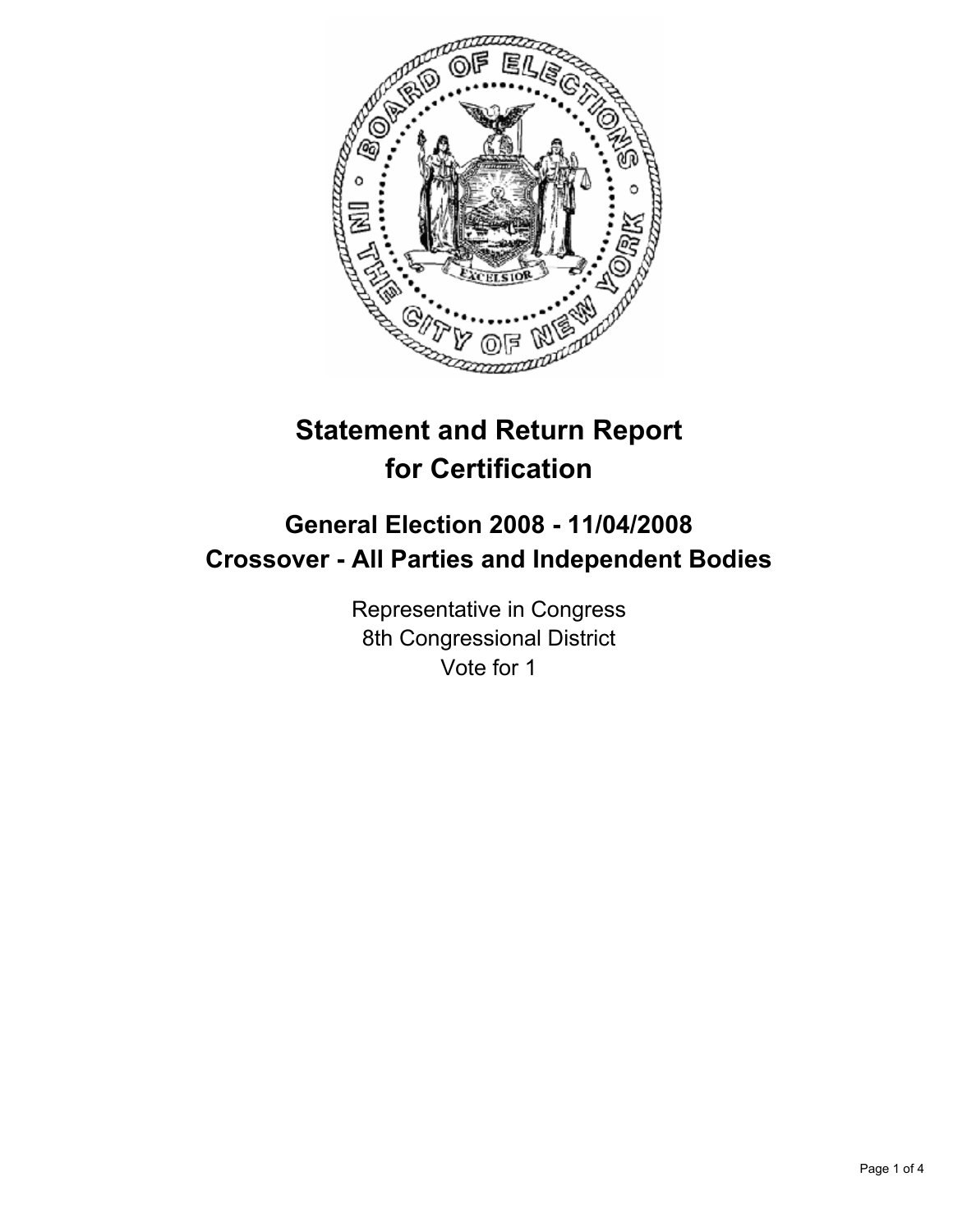

### **New York County**

| PUBLIC COUNTER                      | 157,192                 |
|-------------------------------------|-------------------------|
| <b>EMERGENCY</b>                    | 1,167                   |
| ABSENTEE/MILITARY                   | 9,421                   |
| <b>FEDERAL</b>                      | 5,178                   |
| <b>AFFIDAVIT</b>                    | 7,617                   |
| <b>Total Ballots</b>                | 180,575                 |
| JERROLD L NADLER (DEMOCRATIC)       | 121,386                 |
| <b>GRACE LIN (REPUBLICAN)</b>       | 23,129                  |
| <b>GRACE LIN (CONSERVATIVE)</b>     | 915                     |
| JERROLD L NADLER (WORKING FAMILIES) | 7,147                   |
| <b>BORIS ZILBERMAN (WRITE-IN)</b>   | 1                       |
| CAROLYN B MALONEY (WRITE-IN)        | 1                       |
| CAROLYN MALONEY (WRITE-IN)          | $\overline{\mathbf{c}}$ |
| CHARLE B RANGEL (WRITE-IN)          | $\overline{c}$          |
| CHARLES B RANGEL (WRITE-IN)         | $\mathbf{1}$            |
| CHARLES RANGEL (WRITE-IN)           | 1                       |
| CHUCK ZLATKIN (WRITE-IN)            | 1                       |
| DAVID SHIFREN (WRITE-IN)            | 1                       |
| GEORGE W. BUSH (WRITE-IN)           | 1                       |
| GISCHE (WRITE-IN)                   | 1                       |
| ISAIAH MATOS (WRITE-IN)             | 1                       |
| KRISTINA EXLINE (WRITE-IN)          | 1                       |
| LEE M ZELDIN (WRITE-IN)             | 1                       |
| LUCY MARTINEZ (WRITE-IN)            | 1                       |
| RIGHT-TO-LIFE (WRITE-IN)            | 1                       |
| RODERICK T. LONG (WRITE-IN)         | 1                       |
| RUDOLPH GULIANI (WRITE-IN)          | 1                       |
| SCOTT M. SINGER (WRITE-IN)          | 1                       |
| SHIRLEY KORNREICH (WRITE-IN)        | 1                       |
| TIMOTHY M BISHOP (WRITE-IN)         | $\mathbf 1$             |
| <b>Total Votes</b>                  | 152,599                 |
| Unrecorded                          | 27,976                  |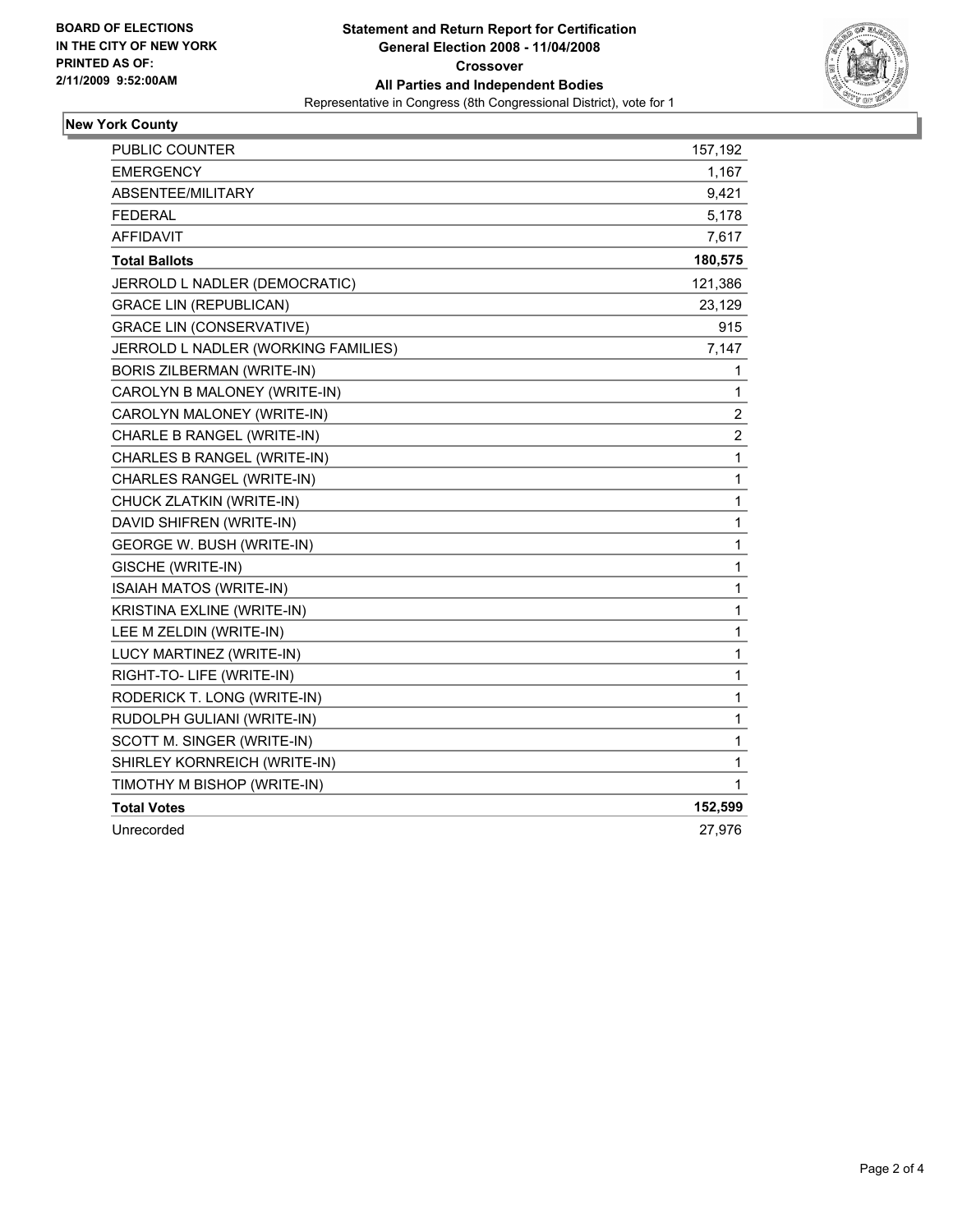

### **Kings County**

| PUBLIC COUNTER                      | 67,525 |
|-------------------------------------|--------|
| <b>EMERGENCY</b>                    | 242    |
| ABSENTEE/MILITARY                   | 1,715  |
| <b>FEDERAL</b>                      | 622    |
| <b>AFFIDAVIT</b>                    | 2,478  |
| <b>Total Ballots</b>                | 72,582 |
| JERROLD L NADLER (DEMOCRATIC)       | 30,723 |
| <b>GRACE LIN (REPUBLICAN)</b>       | 13,753 |
| <b>GRACE LIN (CONSERVATIVE)</b>     | 1,250  |
| JERROLD L NADLER (WORKING FAMILIES) | 1.474  |
| JOHN FESSEL (WRITE-IN)              |        |
| THOMAS HOLOPAINEN (WRITE-IN)        |        |
| <b>Total Votes</b>                  | 47,202 |
| Unrecorded                          | 25,380 |